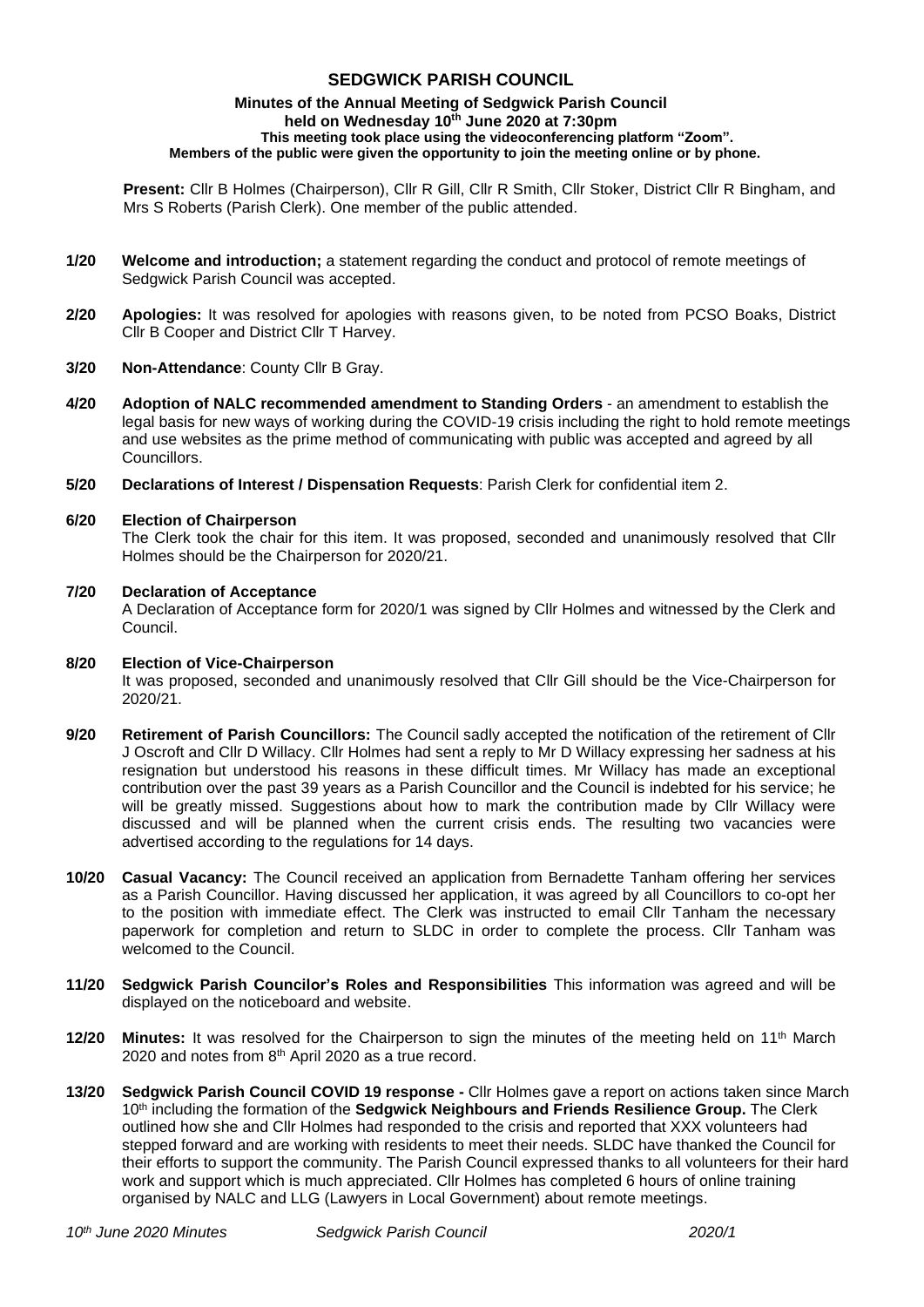# **14/20 Public Participation:**

Correspondence has been received by email, from a neighbour of the BT building, who was experiencing several issues including van alarms being activated, mostly in the evenings. The Clerk has emailed the PF help desk, who are now aware of the issues and are dealing with them. At present the Clerk is awaiting information about the resolution of the matter, which she will pass onto the resident and report back at the next Council Meeting.

# **15/20 Reports**

**Police Report:** None Available due to Covid-19 lock down. PC Boaks has visited the Millennium Field see item 18/20

**District Cllr Bingham:** Reported he had attended Council training on remote meetings and explained how the Council had changed working practise because of Covid-19, with staff working from home if possible. More emails have been received, especially regarding changes brought about byCovid-19. South Lakeland, Barrow & Lancaster are all in the top 5 of the hardest hit in the country by % of population infected. Cllrs Holmes asked if SLDC were investigating this issue. District Cllr Bingham explained the theories being put forward did not stack up and he would ensure this matter was investigated further, which the Parish Council supported. It was reported that the Kendal Leisure Centre Recovery Centre had not been needed during the outbreak and would be shortly refurbished to return to act as a leisure centre. He expressed gratitude to all volunteers who were meeting the needs of the community and reported that food banks were open in some areas. He requested that information/photographs about the response and experiences of lockdown are kept to evidence this unprecedented period in our times.

**County Cllr B Gray**: Cllr Gray did not attend the meeting.

**Village Hall Report**: The Clerk reported the Village Hall is still closed due to Covid-19 lockdown. The Clerk has forwarded relevant information during lock down and has heard that a reopening will be considered when guidelines allow.

**16/20 Planning**: Full Planning has been granted with conditions for application SL/2020/0198 The Orchard Sedgwick. (Single storey side & front extension & replacement front porch.)

### **17/20 Highways/Footpaths**

- 1. Highways report discussed by Cllr Stoker. All faults are logged.
- 2. Our grass cutting contractors commenced cutting last month as instructed by Council and according to their COVID-19 policy. Cllr Gill requested the Clerk to contact the contractors to carry out the annual cut along the canal path, from the Aqueduct bridge to Sedgwick Hill Bridge and along the gentle steep paths.

# **18/20 Playground /Millennium Field**

- 1. Monthly Safety Report The field was closed on  $23<sup>rd</sup>$  March 2020 in line with government instructions. Signage has been provided. Several adults were spotted using the equipment after the closure and were reported to PC Boaks who visited immediately and advised us to lock the gate. A resident provided padlock and chain and the field is now locked.
- 2. It was agreed for the Clerk to arrange the annual ROSPA report and ask if they can supply a risk assessment for the Millennium Field to meet Covid-19 requirements.
- 3. Cllr Gill suggested we may need to require a sanitiser station before the Millennium Field can be reopened. He agreed to find out costings for the next meeting.
- 4. A request to open the play area by the Village Hall was refused as this would breach government guidelines. Parish Clerk to inform the Village Hall Committee of this decision.

# **19/20 Canal**

- a) The monthly report by Cllr Gil was noted; it was agreed to delay the repair to the wall until after lockdown.
- b) The kissing gate at the southern end had been knocked down. Mr Willacy was thanked for liaising with the landowner and assisting with the excellent repair.
- c) The woodland was inspected by A. Hearne of Treescapes under their COVID-19 safe working policy. Cllr Holmes presented the findings in her report. Although all trees are currently safe and many species are doing well, Ash Die Back Disease has taken hold and many trees that will eventually endanger the footpath will require felling over next winter. He agreed to return in September, to mark up the trees for felling and complete his written report. Council agreed to progress the matter at their October meeting and notify residents of the plans in the newsletter.
- d) Cyclists using the Canal Path there has been an increase in cyclists using the footpath despite the signage. It was agreed for Cllr Gill to monitor this situation and add to his monthly reports.
- e) Cllr Stoker reported the bench along the canal path had been repaired and reinstated along the path.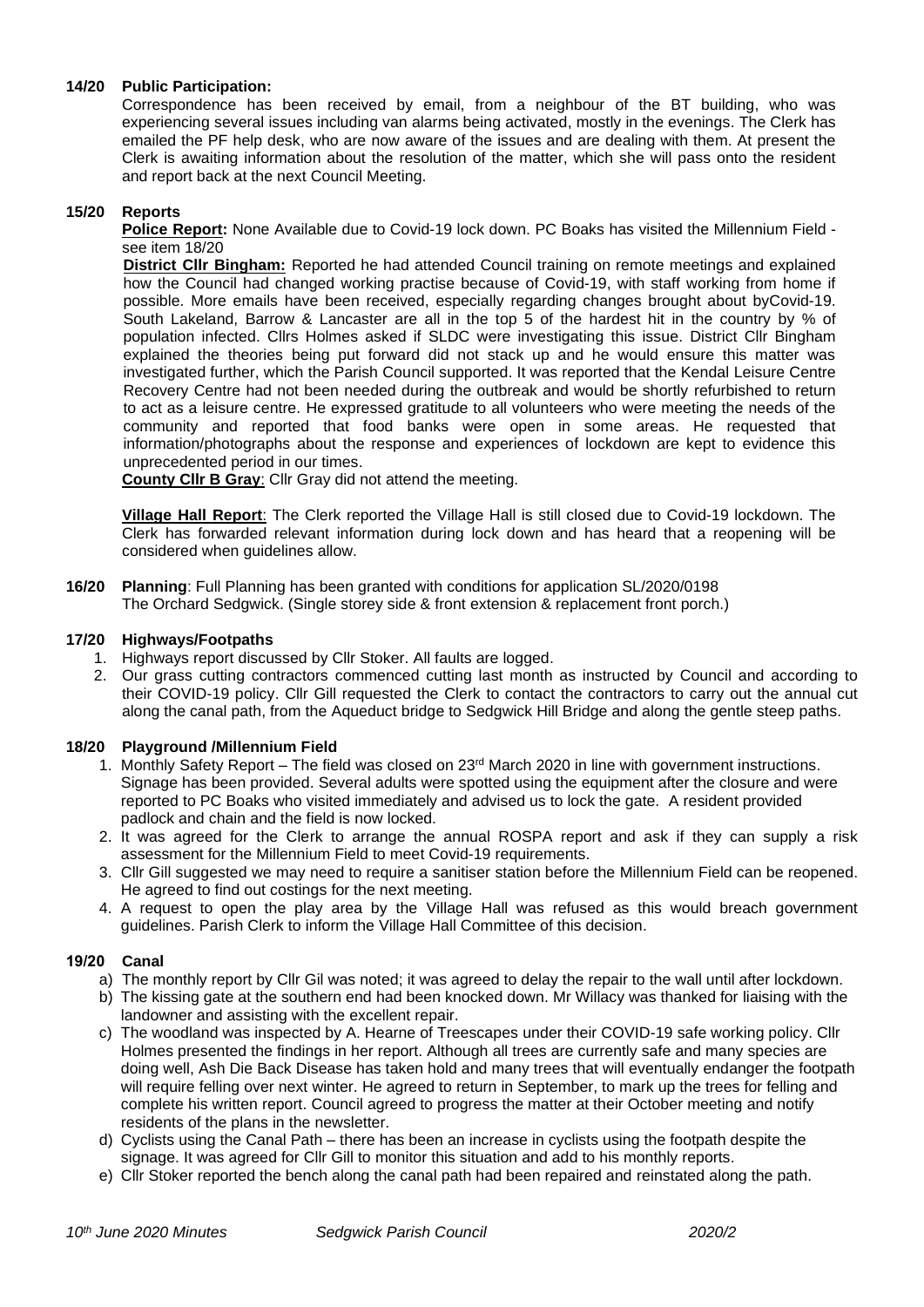# **20/20 Website**

Cllr Holmes reported the website is up to date and being visited by 20-30 per week - lower than last year probably due to there being no visitors coming to the area. The website has proved invaluable during lockdown as it has enabled us to fulfil legal obligations in communicating with the public and because the noticeboard has been out of action. It continues to be cross populated from Facebook, which has been very useful when disseminating information to the community.

#### **21/20 Finance**

- a) Bank Balance as of 29 May 2020 Current a/c £15,133.45 & Reserve Account £10,036.90
- b) Payments Approved: Broadband Village Hall June £17.99 & May £17.99, Microsoft annual fee £59.99, Zurich Municipal Annual Insurance £407.80, CALC Annual Subscription £138.50, Cllr G Stoker repair to the bench on the Canal Path £80. G Blenkarn Internal Audit & Report £80.00 and Zoom monthly fees £14.39.
- c) The Accounts Report from meeting dated 8 April 2020, including transactions cleared was signed.
- d) **Annual Governance and Accountability Return for the year ending 31 March 2020.**
	- i. The Clerk's Audit Report was accepted and approved by all councillors
	- ii. The Annual Internal Audit Report from the Internal Auditor was approved and accepted<br>iii. The Certificate of Exemption was approved and accepted
	- The Certificate of Exemption was approved and accepted
	- iv. Section 1 and Section 2 of the Annual Return 2019/20 was approved and accepted v. The arrangements for the publication of the completed AGAR (sections 1 and 2) we

The arrangements for the publication of the completed AGAR (sections 1 and 2) were agreed

and it will be displayed for examination on the noticeboard and our feely accessible website vi. The 2020/21 asset register was approved and accepted

vii. The 2020/21 risk assessment and financial risk assessment was approved and accepted

- e) The NALC Financial Regulations 2019 were approved and accepted.
- f) It was agreed to join the discounted Zoom package offered by CALC for 1 year.

### The clerk left the meeting

**22/20 Parish Clerk working from home allowance.** The clerk left the meeting for this item and Cllr Holmes took minutes. In line with new guidelines received from CALC, it was accepted and agreed by all Councillors to pay £26 per month backdated to April 2020 and to pay £100 to cover previous under payment. The clerk re-joined the meeting

# **23/20 VE Day Celebration 8th May 2020**

Cllr Holmes reported how the Parish Council encouraged people to mark the occasion within the social distancing guidelines - the day was blessed with amazing weather and there was much bunting and many flags and artefacts - the 3 o' clock last post and silence was observed at the centre of the village and in many homes and people generally celebrated while socially distancing Cllr Gill had taken photographs which would be used in the next newsletter. He also wished it to be noted what a wonderful display Cllr and Mr Holmes had organised.

#### **22/20 Summer Newsletter**

It was agreed to include items about the COVID-19 response, the cancellation of local elections, changes to councillors, VE day, request for B4RN in Sedgwick and update on the Ash Die Back. If anyone has other ideas please email Cllr Holmes.

# **23/20 Items for consideration for a future agenda**

- Summer Newsletter
- Highways Report
- Canal Report
- Millennium Field ROSPA Annual Report/ risk assessment
- PCSO Report if available
- NALC guidance on risk assessments relating to Covid-19 for Parish Councils
- Policy Review incl Financial Reserve Policy and Canal Management Plan update.

#### **24/20 Correspondence:**

- **Town & Parish Councils – VE Day 75\_ 8th May 2020:** received and noted
- **Neighbourhood Watch June News**: received and noted
- **SLDC Notification of Bulky Waste Collection Reintroduced:** received and noted
- **Future Presentation to Parish Councils on Dark Skies:** agreed to contact and address at a later date
- **Numerous COVID 19 communications:** all noted